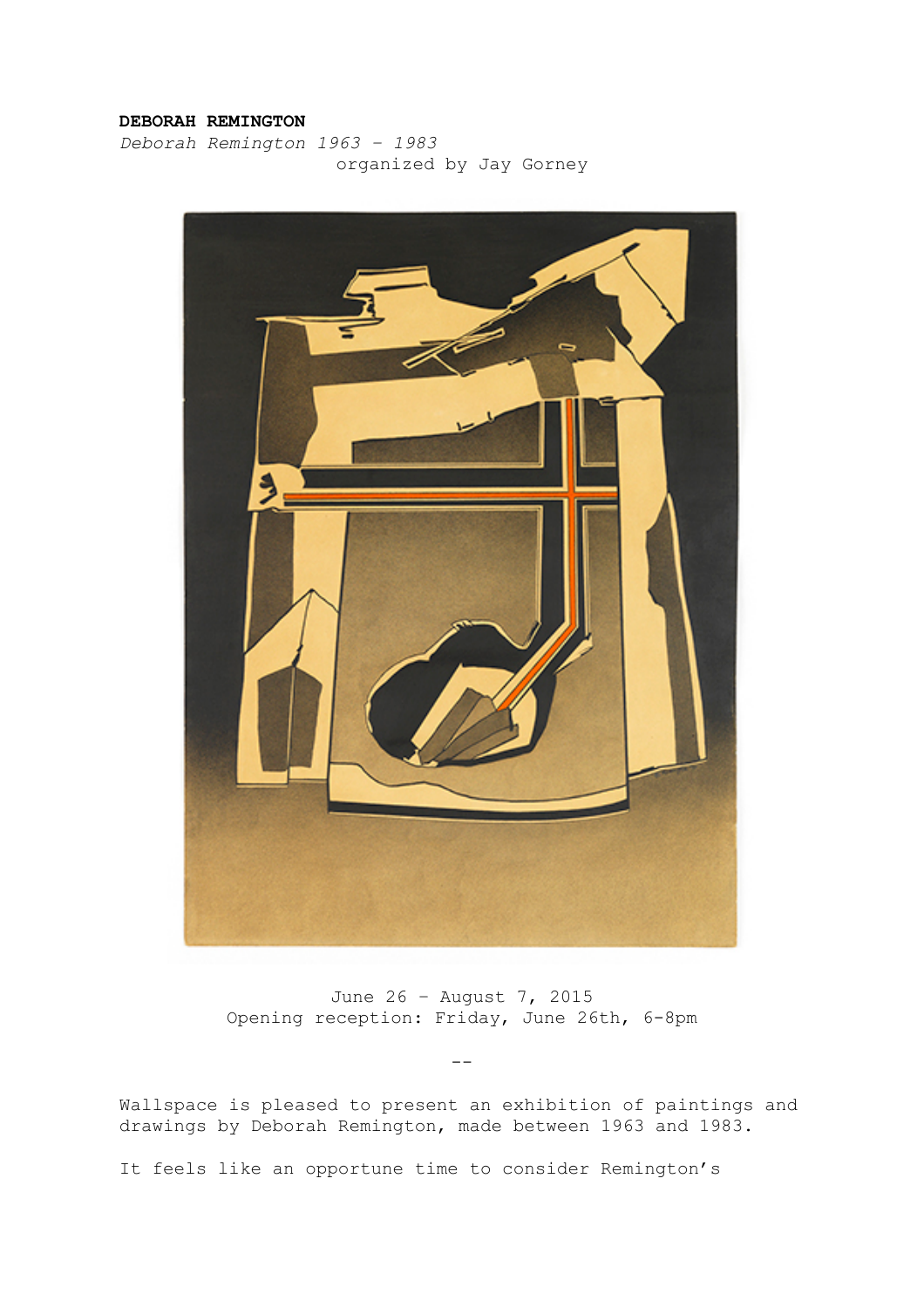idiosyncratic paintings and drawings. Having become used to looking at glowing, backlit images on computer screens, Remington's immaculately rendered forms, bathed in a completely unnatural light, can be understood and embraced in new ways by today's viewer.

Although she was born on the East coast, Remington studied with Clyfford Still and Elmer Bischoff at the California School of Fine Arts (which later became the San Francisco Art Institute) and is closely associated with San Francisco's Beat generation. Although Remington's earlier work was tied to more traditional abstract painting, her signature works have never been part of any school or movement and the current climate of stylistic diversity finally provides a more receptive audience.

Remington's paintings present floating shield-like shapes organized around a central axis. These images, which are bilaterally symmetrical, are at once organic and machine-like. The frontal shapes suggest mirrors and armor, an imagery that is simultaneously attractive and off-putting, as well as compelling and unforgettable. It has roots in both the imagery of Surrealism and of the Machine Age.

Remington's palette is unusual as she tends to limit her colors to black and white, electric red and blue, a deep green and small touches of orange. This unexpected color system complements and expands upon the singularity of her imagery.

By altering her imagery to suit the medium and scale of her drawings, the central schema becomes asymmetric and increasingly segmented, as compared to her paintings. The graphite surface is velvety, giving the drawings a sense of touch and warmth. The light seems warmer as well, as though lit by incandescent bulbs rather than fluorescents, which otherwise light the paintings externally.

*—Jay Gorney, New York, May 2015*

**DEBORAH REMINGTON** (b. Haddonfield, NJ, 1930, d. 2010, Moorestown, NJ) received her BFA and MFA from the San Francisco Art Institute where she studied painting with Clyfford Still and became affiliated with the Bay Area's burgeoning Beat scene. She was one of six painters and poets and the only woman - who in 1954 founded the now legendary 6 Gallery, where Allen Ginsberg first read his poem, "Howl" in public on October 7, 1955. After graduation, Remington spent two years in Japan studying calligraphy before returning to San Francisco, where she had three solo shows at the Dilexi Gallery and one at the San Francisco Museum of Art. In 1965,